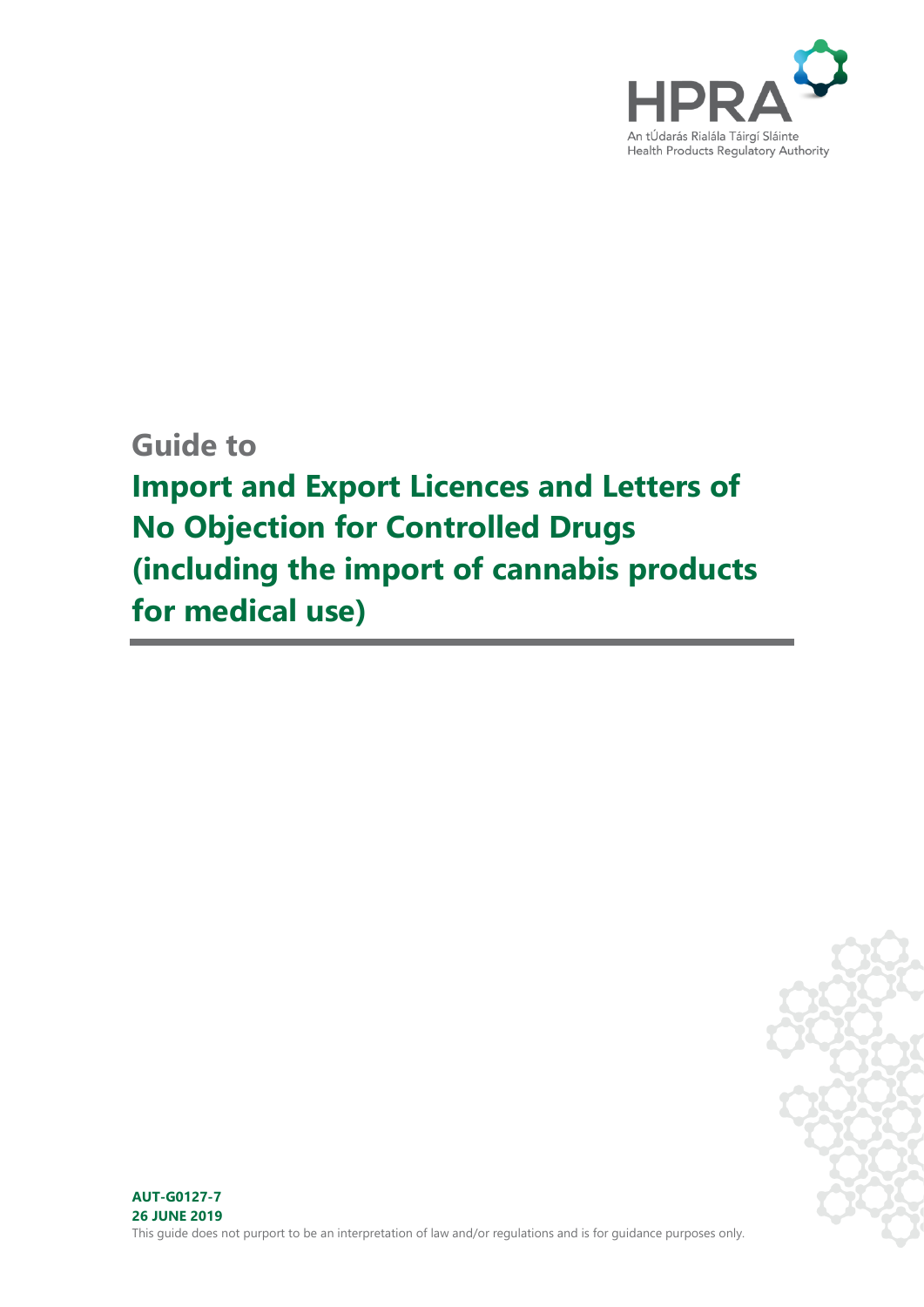HPRA Guide to Import and Export Licences and Letters of No Objection for Controlled Drugs (Including the Import of Cannabis Products)

# **CONTENTS**

| $\mathbf{1}$ | <b>INTRODUCTION</b>                                                                                                                                                                                                                | 3              |
|--------------|------------------------------------------------------------------------------------------------------------------------------------------------------------------------------------------------------------------------------------|----------------|
| 2            | HOW TO APPLY FOR AN IMPORT/EXPORT LICENCE OR LONO                                                                                                                                                                                  | 3              |
| 2.1          | PharmaTrust                                                                                                                                                                                                                        | 3              |
| 2.2          | Applying for a PharmaTrust account                                                                                                                                                                                                 | 4              |
| 2.3          | Exportation: licence and LONO applications (excluding Schedule 5 controlled drugs)                                                                                                                                                 | 4              |
| 2.4          | Importation: licence and LONO applications (excluding Schedule 5 controlled<br>drugs)                                                                                                                                              | 5              |
| 2.5          | LONO for Schedule 5 controlled drugs                                                                                                                                                                                               | 6              |
| 2.6          | LONOs for non-controlled substances                                                                                                                                                                                                | $\overline{7}$ |
| 2.7          | Endorsement of import and export licences and LONOs                                                                                                                                                                                | $\overline{7}$ |
| 2.8          | Licence fees                                                                                                                                                                                                                       | 8              |
| 2.9          | Exceptional circumstances                                                                                                                                                                                                          | 9              |
| 2.10         | Contact information                                                                                                                                                                                                                | 9              |
| 2.11         | Restrictions on exports of certain controlled drugs                                                                                                                                                                                | 9              |
| 2.12         | Restrictions on imports of certain controlled drugs                                                                                                                                                                                | 10             |
|              | APPENDIX 1 APPLICATIONS FOR CANNABIS PRODUCTS OR PREPARATIONS TO BE<br>CONSIDERED FOR INCLUSION IN SCHEDULE 1 OF THE MISUSE OF DRUG<br>(PRESCRIPTION AND CONTROL OF SUPPLY OF CANNABIS FOR MEDICAL USE)<br><b>REGULATIONS 2019</b> | 11             |
|              | APPENDIX 2 PACKAGING AND LABELLING REQUIREMENTS FOR SPECIFIED CONTROLLED<br><b>DRUGS</b>                                                                                                                                           | 13             |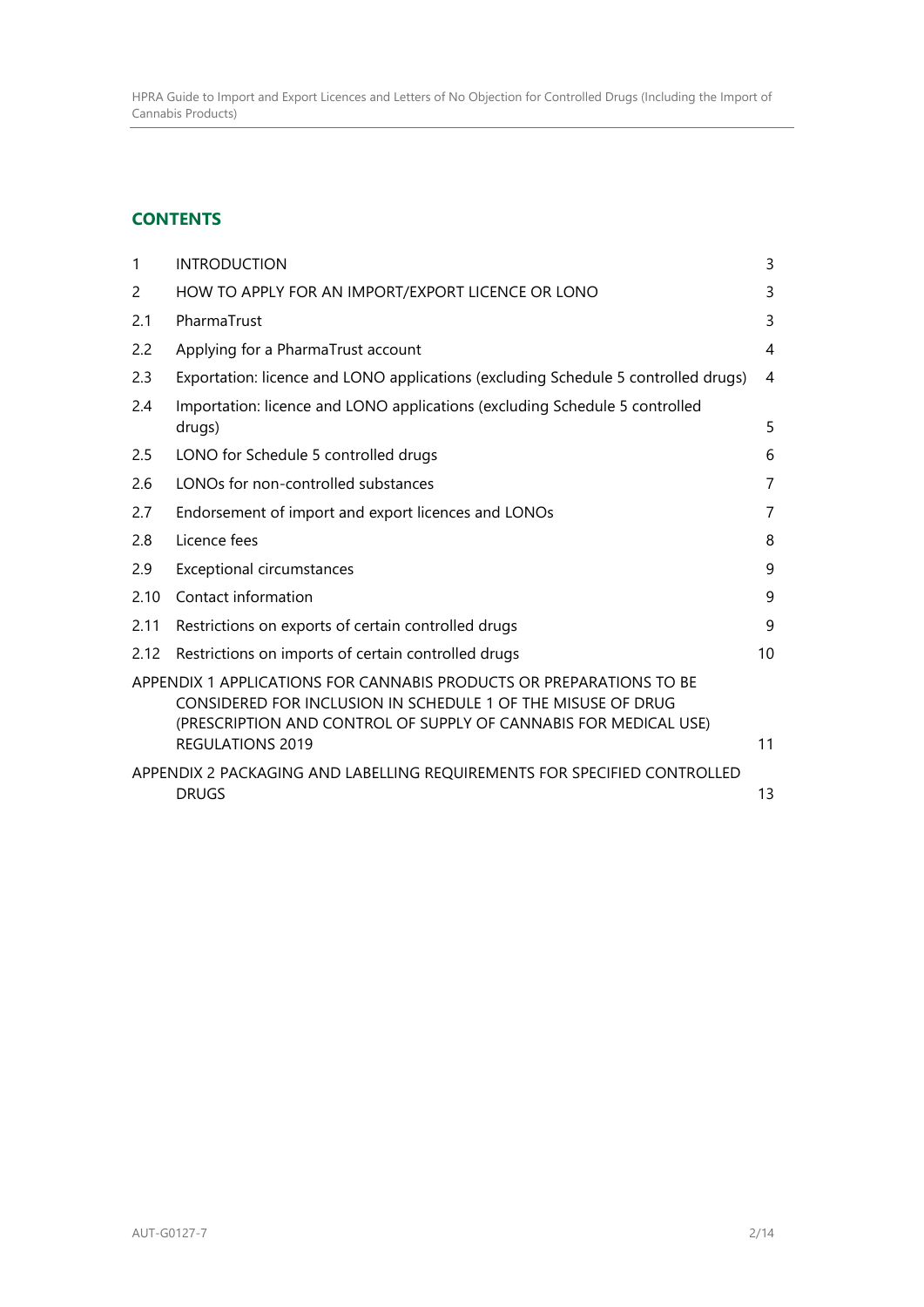#### **INTRODUCTION** 1

Operators (manufacturers, wholesalers, authorised persons) require a controlled drugs licence or registration processed by the Health Products Regulatory Authority (HPRA) on behalf of the Department of Health if they wish to produce/manufacture, supply, import, export or possess any controlled drug in the Schedules to the Misuse of Drugs Regulations 2017, as shown below:

| <b>Activity</b>                                                                                                    | <b>Regulatory requirements</b>                                            |
|--------------------------------------------------------------------------------------------------------------------|---------------------------------------------------------------------------|
| Manufacture of any controlled drugs listed in the<br>schedules                                                     | Annual licence, renewed each year                                         |
| Supply, import, export or possess a controlled drug<br>in Schedules 1 and 2                                        | Annual licence, renewed each year                                         |
| Supply, import, export or possess a controlled drug<br>in Schedules 3, 4 and 5                                     | Registration, not subject to renewal                                      |
| In addition:                                                                                                       |                                                                           |
| Each import or export of controlled drugs in<br>Schedules 1, 2, 3 and Schedule 4 part 1 into or out of<br>Ireland* | Import or export licence (as<br>appropriate), to accompany the<br>product |
| Each import or export of controlled drugs in<br>Schedule 4 part 2 and Schedule 5 into or out of<br>Ireland         | Letter of no objection (LONO)                                             |

Application forms for annual licences and registrations can be found on the 'Publications and Forms' section of www.hpra.ie or by contacting controlleddrugs@hpra.ie. Details on how to apply for an import/export licence or LONO are outlined below.

\*The Misuse of Drugs (Prescription and control of supply of cannabis for medical use) Regulations 2019 permits cannabis based products specified in Schedule 1 of the Regulations to be imported for supply via the Medical Cannabis Access Programme in Ireland. There are additional restrictions and requirements relating to the import and supply of such cannabis based products. See Section 2.11 for further details.

#### $\overline{2}$ HOW TO APPLY FOR AN IMPORT/EXPORT LICENCE OR LONO

#### $2.1$ **PharmaTrust**

Manufacturers and wholesalers must have a PharmaTrust account to apply for any import/export licences or LONOs, with the exception of LONOs for Schedule 5 controlled drugs. PharmaTrust is an electronic application system which allows companies to apply online. It forms part of the National Drugs Control System (NDS) and is designed to improve the processing times for licence and LONO applications and to facilitate the electronic data collection for monitoring trade in controlled drugs.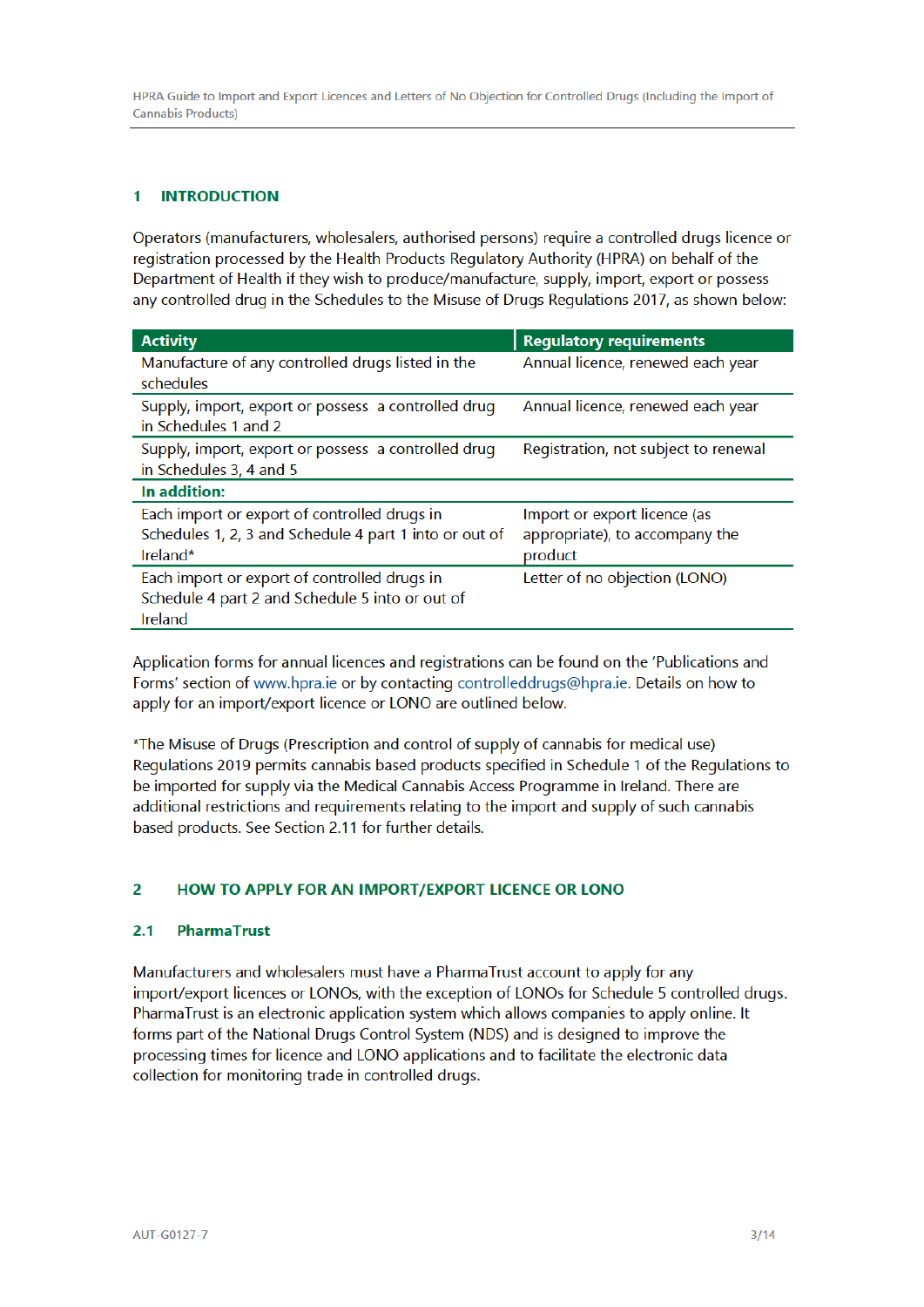All other authorised persons wishing to apply for an import/export licence or LONO should contact the HPRA directly on controlleddrugs@hpra.ie for instructions on how to apply for a PharmaTrust account.

In order to obtain a LONO for Schedule 5 controlled drugs, an application form should be requested from controlleddrugs@hpra.ie. See Section 2.5 for further details.

A 'Guide to PharmaTrust Extranet' can be found on the 'Publications and Forms' section of www.hpra.ie.

### <span id="page-3-0"></span>**2.2 Applying for a PharmaTrust account**

To apply for a PharmaTrust account, the following information should be provided in email to controlleddrugs@hpra.ie:

- Name of company
- Name of contact person and email address
- List of all controlled drugs the company intends to import or export, including raw material and finished products
	- $\circ$  In the case of finished products, include information on strength of product, name of controlled drug active ingredient, pack size and volume of product (liquid preparations) on this list.
	- $\circ$  In the case of raw material, include the estimated quantity of material to be imported/exported each year.
- List of all establishments the company is importing/exporting from or to and the full address of each company

A credit account must be set up with the HPRA to facilitate the quick processing of licences. Please note that we cannot process any applications until the fee has been received.

Note: Finished products and establishments must be added to a company's PharmaTrust account by the HPRA. It is not possible for a company to add products or establishments to their own account and any attempt to do so will result in an unsuccessful application.

### <span id="page-3-1"></span>**2.3 Exportation: licence and LONO applications (excluding Schedule 5 controlled drugs)**

Once registration with PharmaTrust is complete, the authorised operator can submit an application through their account.

Operators wishing to export controlled drugs must obtain a valid import authorisation from the country to which they are exporting, i.e. the importing country. Export licence applications containing the corresponding import authorisation reference number will only be processed once the HPRA has received a copy of the import licence. Electronic copies of the import licences should be submitted to controlleddrugs@hpra.ie. The HPRA will also accept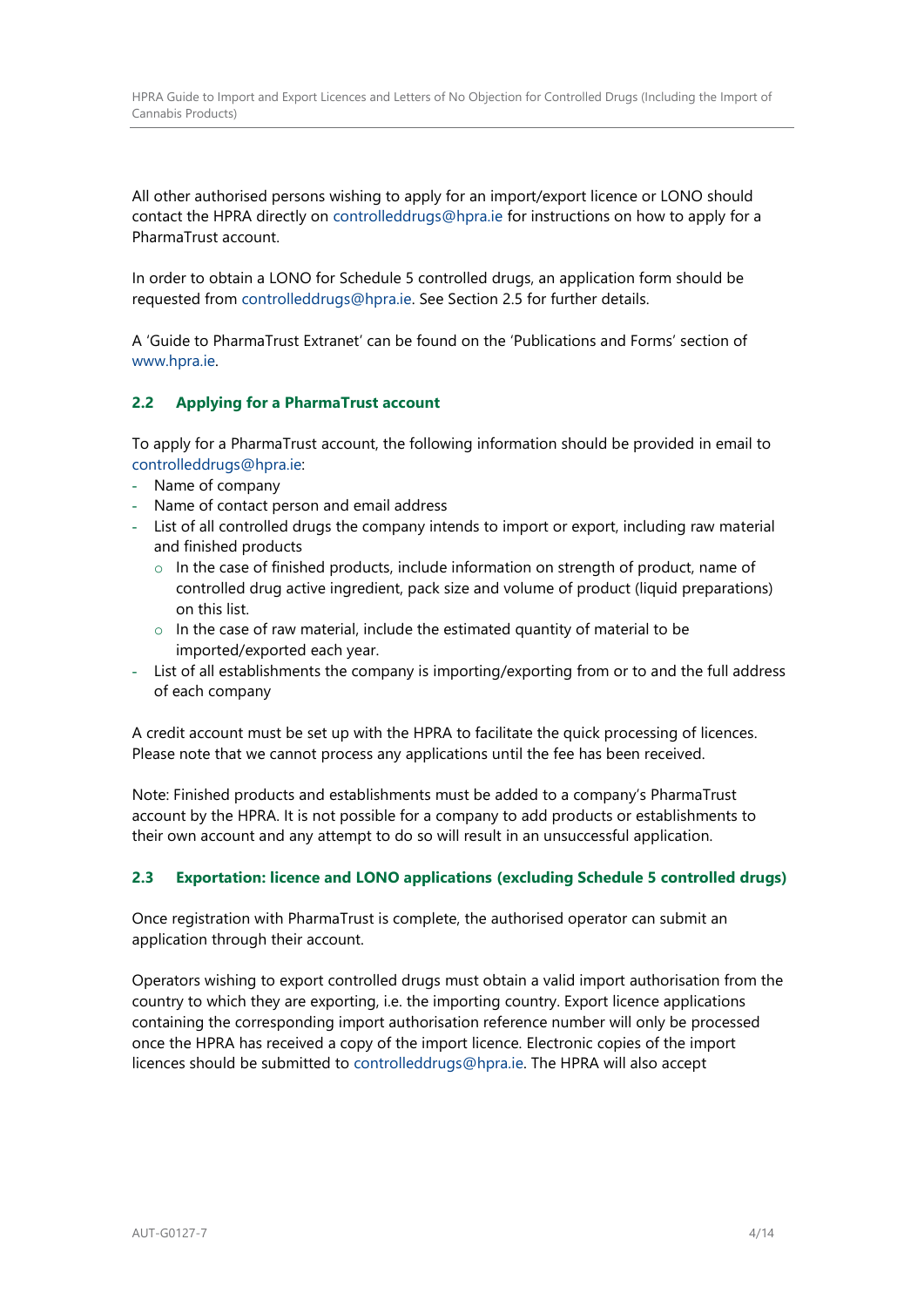HPRA Guide to Import and Export Licences and Letters of No Objection for Controlled Drugs (Including the Import of Cannabis Products)

submissions made via Eudralink to controlleddrugs@hpra.ie. For Eudralink registration and information contact the Eudralink helpdesk via eudralink@ema.europa.eu.

The foreign Competent Authority import authorisation (from the importing country) may contain an expiry date. In such cases, the corresponding export licence/LONO will be issued in accordance with the stated expiry date of the foreign import authorisation, i.e. one day before the foreign import authorisation expires. Each export licence/LONO is valid for one exportation consignment only.

If the foreign Competent Authority import authorisation does not contain an expiry date, the following timelines will be applied to the export licence/LONO:

- three months from the date of the licence/LONO approval for goods exported to countries within the EEA and Switzerland
- six months from the date of the licence/LONO approval for goods exported to countries outside the EEA and Switzerland

Export licence/LONO applications can only be assessed and processed once a complete application has been submitted via PharmaTrust, the import authorisation has been received, and the relevant fee has been paid. Inaccurate or incomplete applications will be placed on hold and will not be processed until all required documentation has been received.

The estimated turnaround time for applications is approximately four weeks from the date of electronic submission of the completed application, which includes receipt of the foreign import authorisation and the appropriate fee. This timeframe is an estimate to assist with commercial planning; however, it is subject to change, depending on the volume of applications being processed at any one time.

An export licence/LONO is only valid if it bears the official stamp of the Department of Health.

### <span id="page-4-0"></span>**2.4 Importation: licence and LONO applications (excluding Schedule 5 controlled drugs)**

Registered PharmaTrust account holders may submit a controlled drugs import licence/LONO application through their PharmaTrust account.

Once issued, import licences/LONOs are valid for the following time periods:

- three months for goods imported from countries within the EEA and Switzerland
- six months for goods imported from countries outside the EEA and Switzerland

Each import licence/LONO is valid for one importation consignment only.

Import licence/LONO applications can only be assessed once a complete application has been submitted and the relevant fee received. Inaccurate or incomplete applications will be placed on hold and will not be processed until all of the required documentation has been received.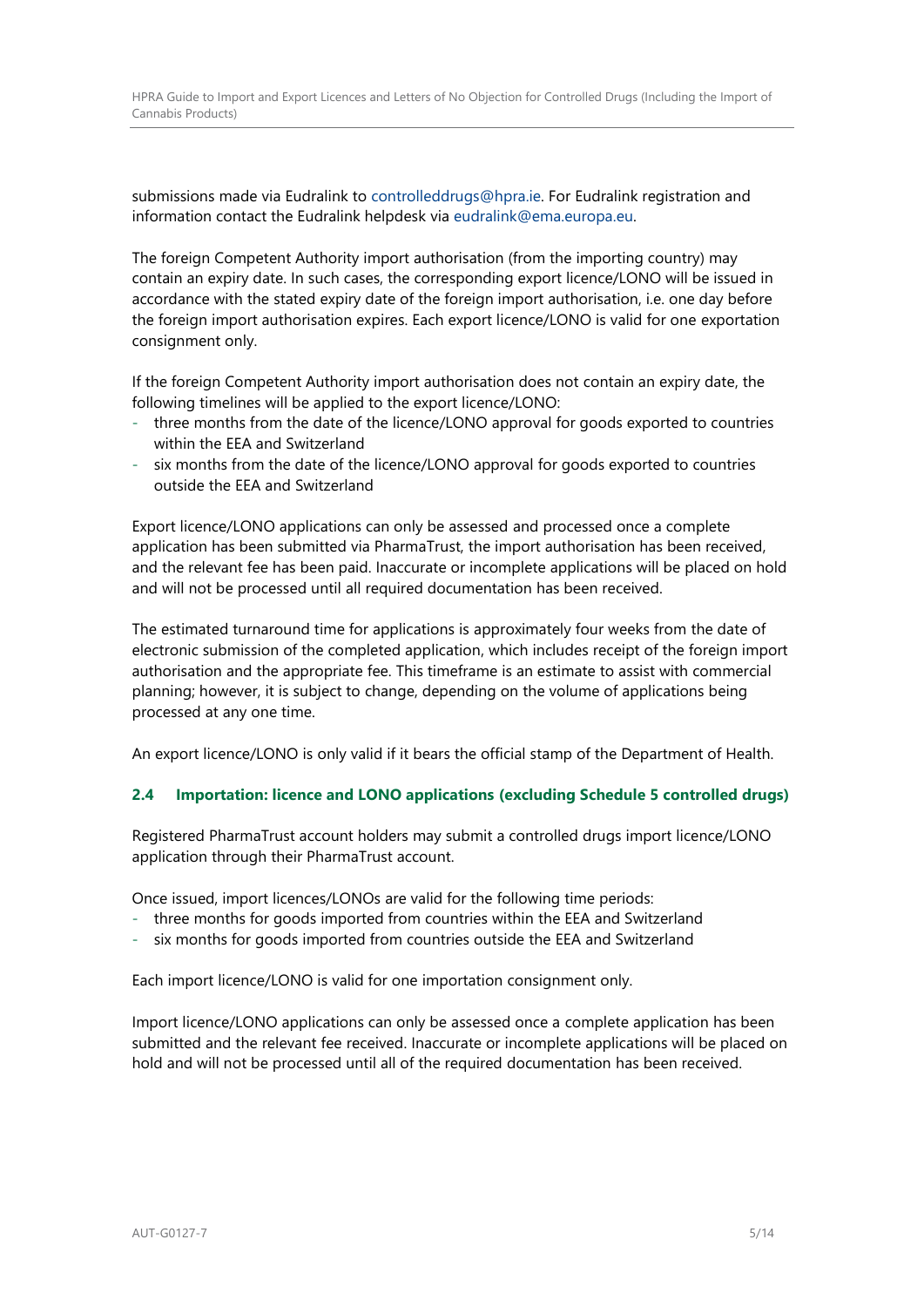The estimated turnaround time for licence/LONO applications is approximately four weeks from the date of electronic submission of a complete application and fee. This timeframe is an estimate to assist with commercial planning; however, it is subject to change, depending on the volume of applications being processed at any one time.

An import licence/LONO is only valid if it bears the official stamp of the Department of Health.

# <span id="page-5-0"></span>**2.5 LONO for Schedule 5 controlled drugs**

To request a LONO for a Schedule 5 controlled drug, the following information should be provided to controlleddrugs@hpra.ie:

- Name of company
- Name of contact person and e-mail address
- List of all controlled drugs products/substances to be imported or exported. Information on the strength of product, name of controlled drug active ingredient, pack size, volume of product (liquid preparations) and quantity to be import/exported should be included.
- Names and addresses of foreign companies from/to which drugs or products requiring a licence are to be imported/exported, respectively
- Foreign import licence/LONO (required per export LONO application)

Operators wishing to export Schedule 5 controlled drugs must obtain a valid import authorisation from the country to which they are exporting, i.e. the importing country. Export LONO applications containing the corresponding import authorisation reference number will only be processed once the HPRA has received a copy of the foreign import authorisation.

The foreign Competent Authority import authorisation (from the importing country) may contain an expiry date. In such cases, the corresponding export LONO will be issued in accordance with the stated expiry date of the foreign import authorisation, i.e. one day before the foreign import authorisation expires. Each export LONO is valid for one exportation consignment only.

If the foreign import authorisation does not contain an expiry date, the following timelines will be applied to the export LONO:

- three months from the date of the LONO approval for goods exported to countries within the EEA and Switzerland
- six months from the date of the LONO approval for goods exported to countries outside the EEA and Switzerland

Applications can only be assessed once the documentation listed above has been submitted. Inaccurate or incomplete requests will be placed on hold and will not be processed until all the required documentation has been received.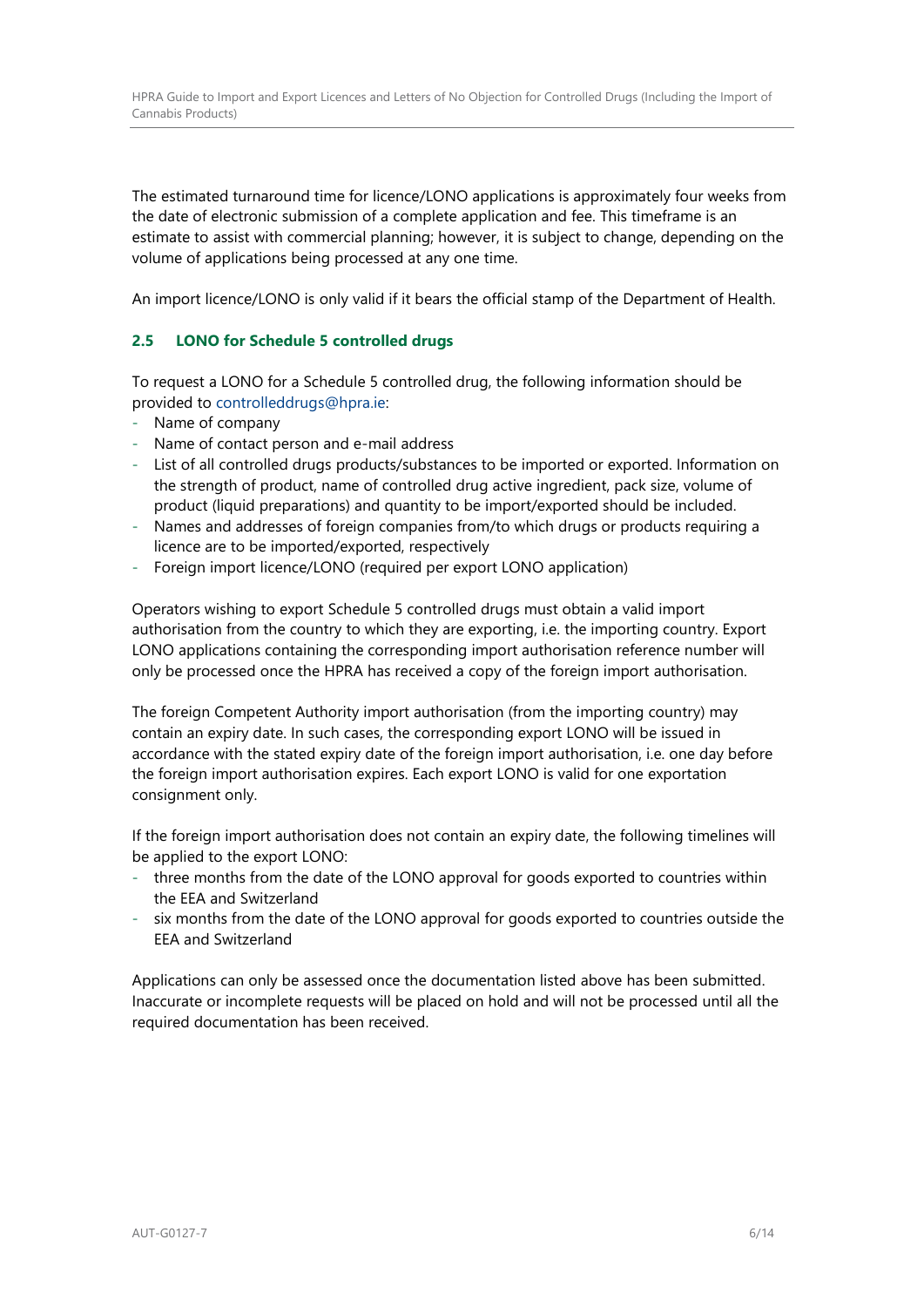The estimated turnaround time for LONO applications is approximately four weeks from date submission of a complete request. This timeframe is an estimate to assist with commercial planning; however, it is subject to change, depending on the volume of applications being processed at any one time.

A LONO is only valid if it bears the official stamp of the Department of Health.

### <span id="page-6-0"></span>**2.6 LONOs for non-controlled substances**

If a substance is not a controlled drug in Ireland but is a controlled drug in the exporting or importing country, the HPRA may issue a 'non-controlled LONO'. If this documentation is required e-mail controlleddrugs@hpra.ie stating the name and address of the importer/exporter and the quantity and description of each substance.

### <span id="page-6-1"></span>**2.7 Endorsement of import and export licences and LONOs**

The licensee must comply with the conditions of the licence/LONO. One such condition is that the licence or LONO, duly endorsed, must be surrendered to the Minister for Health within seven days of the date of importation/exportation.

If a licence or LONO is not used it should be endorsed by the licensee, marked as 'UNUSED' and returned to the Controlled Drugs section of the HPRA within seven days of:

the decision not to use the licence/LONO, or

the expiry date specified on the licence.

These endorsed licences and LONOs should be returned to: Controlled Drugs Section, Health Products Regulatory Authority, Kevin O'Malley House, Earlsfort Terrace, Dublin 2 D02 XP77

The licence/LONO is valid only for the licensee and may be revoked at any time by the Minister for Health, to whom it must be immediately surrendered.

If any alteration is required to a licence/LONO it should be returned to the Controlled Drugs Section of the HPRA with a request for amendment and the reasons for the request. No alteration by the licensee is permitted.

It is an offence under the Misuse of Drugs Acts 1977 to 2016 to contravene a condition of a licence or LONO.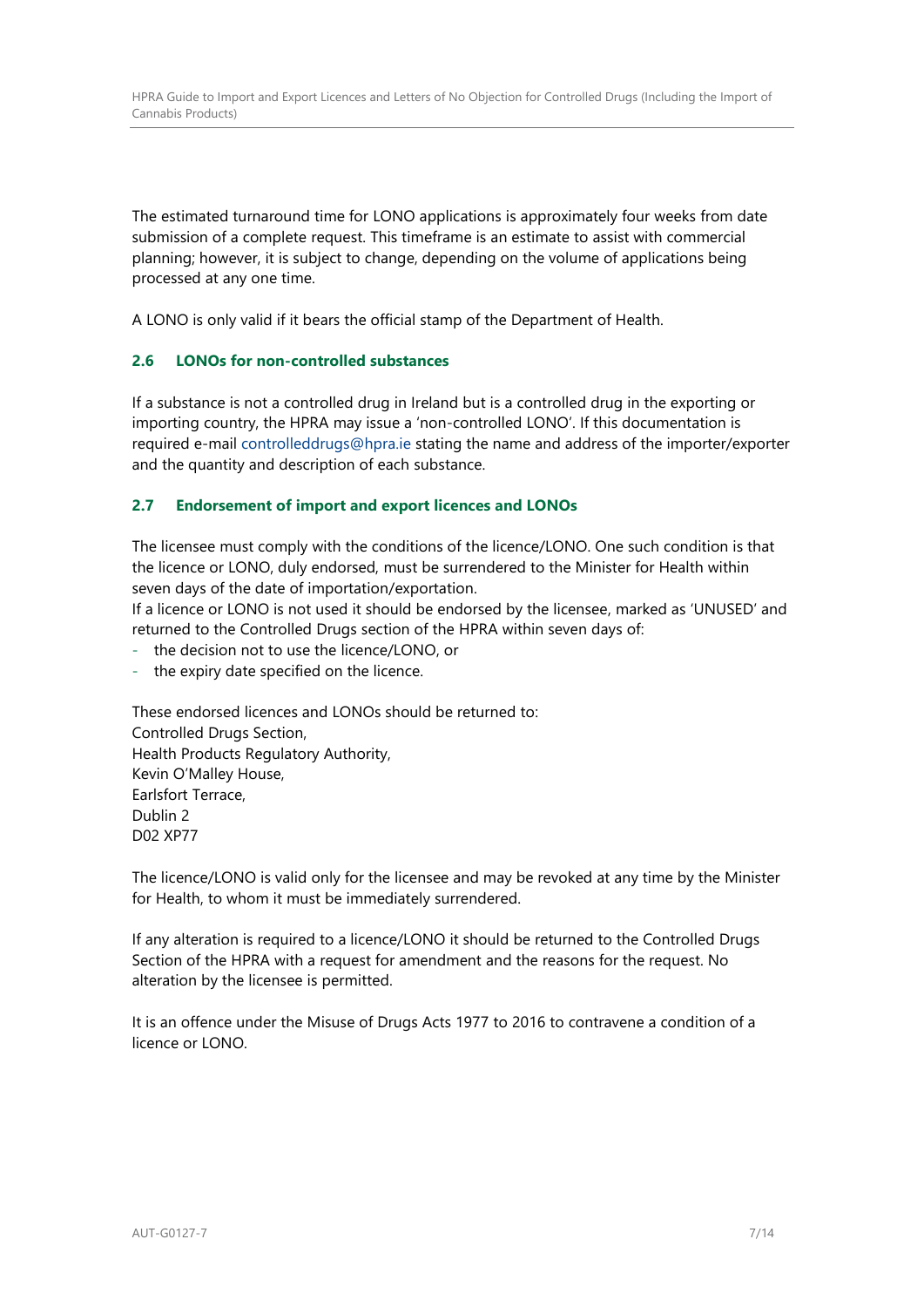The licence or LONO must be produced for inspection when required by a member of An Garda Síochána or a person duly authorised under section 24 of the Misuse of Drugs Acts 1977 to 2016, for a period of two years from the date of expiry as specified on the licence/LONO.

#### $2.8$ **Licence fees**

Controlled drug annual licence:

| <b>Operation</b>                    | <b>Application fee</b> | Payable to:                 |
|-------------------------------------|------------------------|-----------------------------|
| Possess (Schedule 1 and2)           | €31.75 per drug        | <b>Department of Health</b> |
| Supply (Schedule 1 and 2)           | €63.50 per drug        | Department of Health        |
| Produce preparations containing any | €127.00 per drug       | <b>Department of Health</b> |
| controlled drugs                    |                        |                             |
| Produce any raw drugs               | €190.50 per drug       | <b>Department of Health</b> |
|                                     |                        |                             |

Controlled drug registration:

| <b>Operation</b>             | <b>Application fee</b> | Payable to: |
|------------------------------|------------------------|-------------|
| Possess (Schedule 3,4 and 5) | No fee                 | N/A         |
| Supply (Schedule 3,4 and 5)  | No fee                 | N/A         |

Controlled drug import and export licences (Schedule 1, 2, 3):

| <b>Operation</b> | Application fee                               | Payable to: |
|------------------|-----------------------------------------------|-------------|
| Export licence   | $663.50$ per consignment Department of Health |             |
| Import licence   | $663.30$ per consignment Department of Health |             |

Controlled drug import and export LONO (Schedule 4 part 2, Schedule 5):

| <b>Operation</b>   | <b>Application fee</b> | Payable to: |
|--------------------|------------------------|-------------|
| Export LONO        | N/A                    | N/A         |
| <b>Import LONO</b> | N/A                    | N/A         |

Controlled drug applications for products to be considered for inclusion as a 'specified controlled drugs' in Schedule 1 of the Misuse of Drugs (Prescription and control of supply of cannabis for medical use) Regulations 2019:

| <b>Operation</b>                                                                | <b>Application fee</b> | Payable to:          |
|---------------------------------------------------------------------------------|------------------------|----------------------|
| Application for product to be<br>considered as a 'specified controlled<br>drugʻ | €63.50 per application | Department of Health |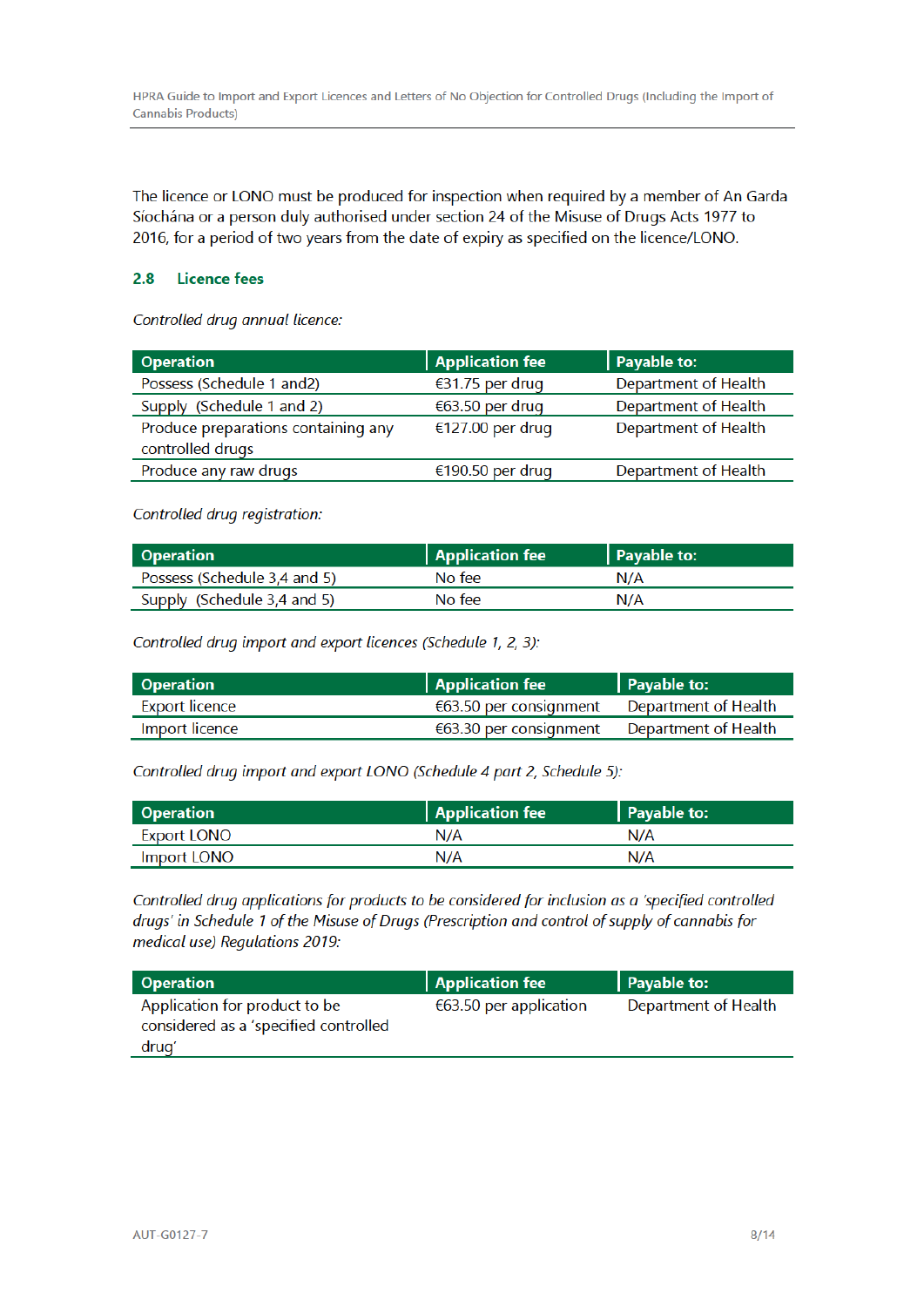Fees must be paid prior to or at the time of application. All fees must be received by credit transfer to the Department of Health. Any fees received payable to the HPRA will be returned and this may result in a delay to the application process.

# <span id="page-8-0"></span>**2.9 Exceptional circumstances**

In the case of urgent requests for expedited processing of licences and LONOs, operators must provide details of the exact nature of this urgency. The HPRA operates a queuing system for the very high number of import/export licences and LONO applications from operators. In the interests of fairness to all operators, licence applications can only be prioritised in extremely urgent cases, e.g. medicines shortages directly impacting patients. The form 'Request for an expedited import/export licence or letter of no objection' must accompany urgent requests, along with supporting documentary evidence and it is available on the 'Publications and Forms' section of www.hpra.ie.

### <span id="page-8-1"></span>**2.10 Contact information**

Operators should appoint a designated person as point of contact for controlled drugs licensing matters. A deputy can also be appointed if necessary. This point of contact should be notified to the HPRA and any changes to these arrangements should be provided in writing to the HPRA within seven days of the change in personnel.

### <span id="page-8-2"></span>**2.11 Restrictions on exports of certain controlled drugs**

There are additional controls in place for operators wishing to export any of the following controlled drugs outside the European Union:

- Amobarbital (CAS RN 57-43-2)
- Amobarbital sodium salt (CAS RN 64-43-7)
- Pentobarbital (CAS RN 76-74-4)
- Pentobarbital sodium salt (CAS 57-33-0)
- Secobarbital (CAS RN 76-73-3)
- Secobarbital sodium salt (CAS RN 309-43-3)
- Thiopental (CAS RN 76-75-5)
- Thiopental sodium salt (CAS RN 71-73-8), also known as thiopentone sodium

Operators must contact the HPRA prior to the submission of a PharmaTrust application to export any of these drugs outside the EU.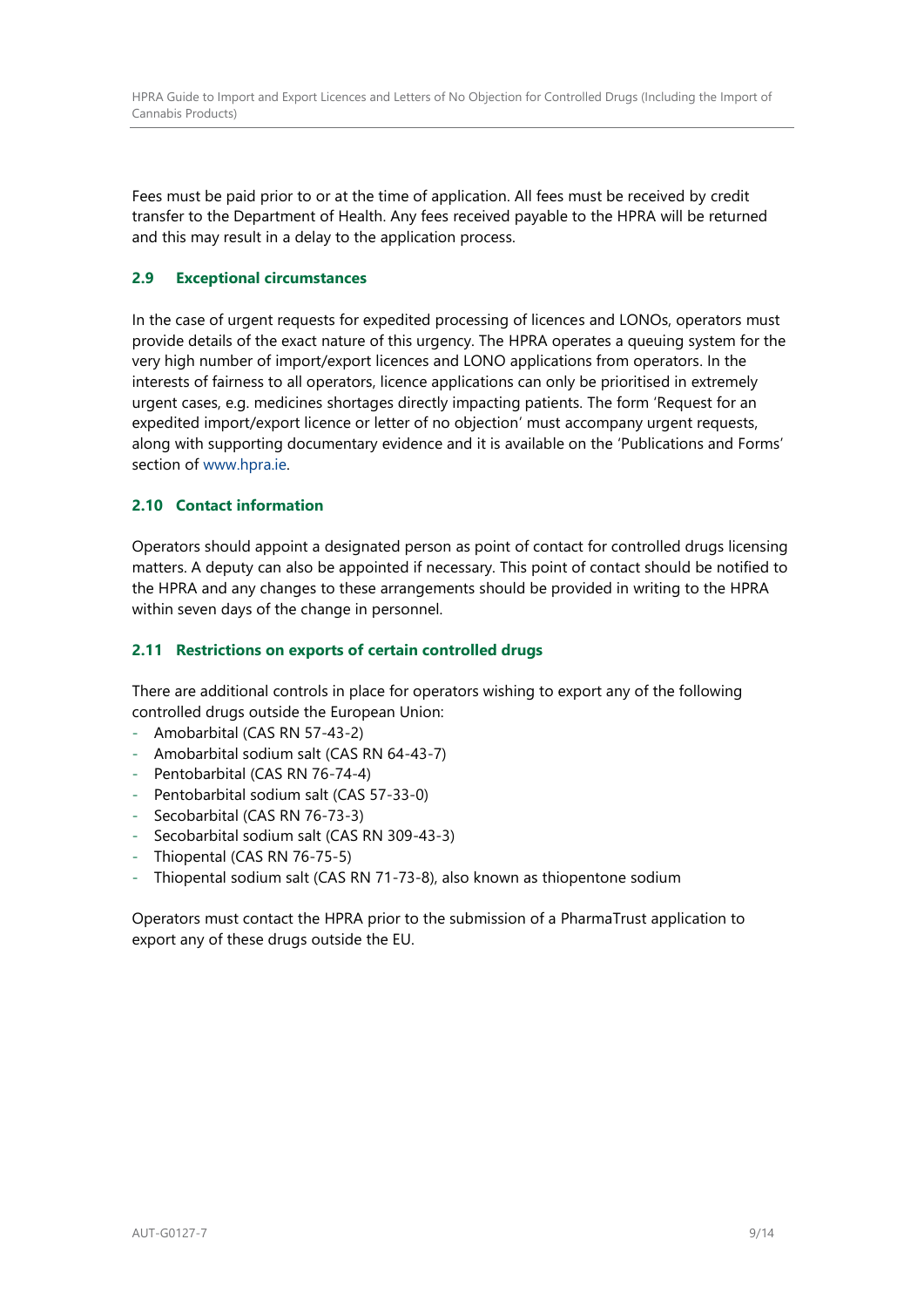### <span id="page-9-0"></span>**2.12 Restrictions on imports of certain controlled drugs**

The HPRA will only accept import licence applications for cannabis based products that are received from a company that holds the relevant controlled drug annual licence as outlined in Section 1 of this guidance document, and the product is:

- a) A medicinal product that has a medicines marketing authorisation for Ireland, or
- b) A medicinal product that has a medicines marketing authorisation for another country and has been prescribed in accordance with article 5(1) of EU Directive 2001/83/EC or,
- c) A product included in Schedule 1 of the Misuse of Drugs (Prescription and control of supply of cannabis for medical use) Regulations 2019.\*

\*The requirements to be fulfilled in order for a cannabis product or preparation to be considered for inclusion in Schedule 1 of these Regulations can be found in Appendices 1 and 2 of this document.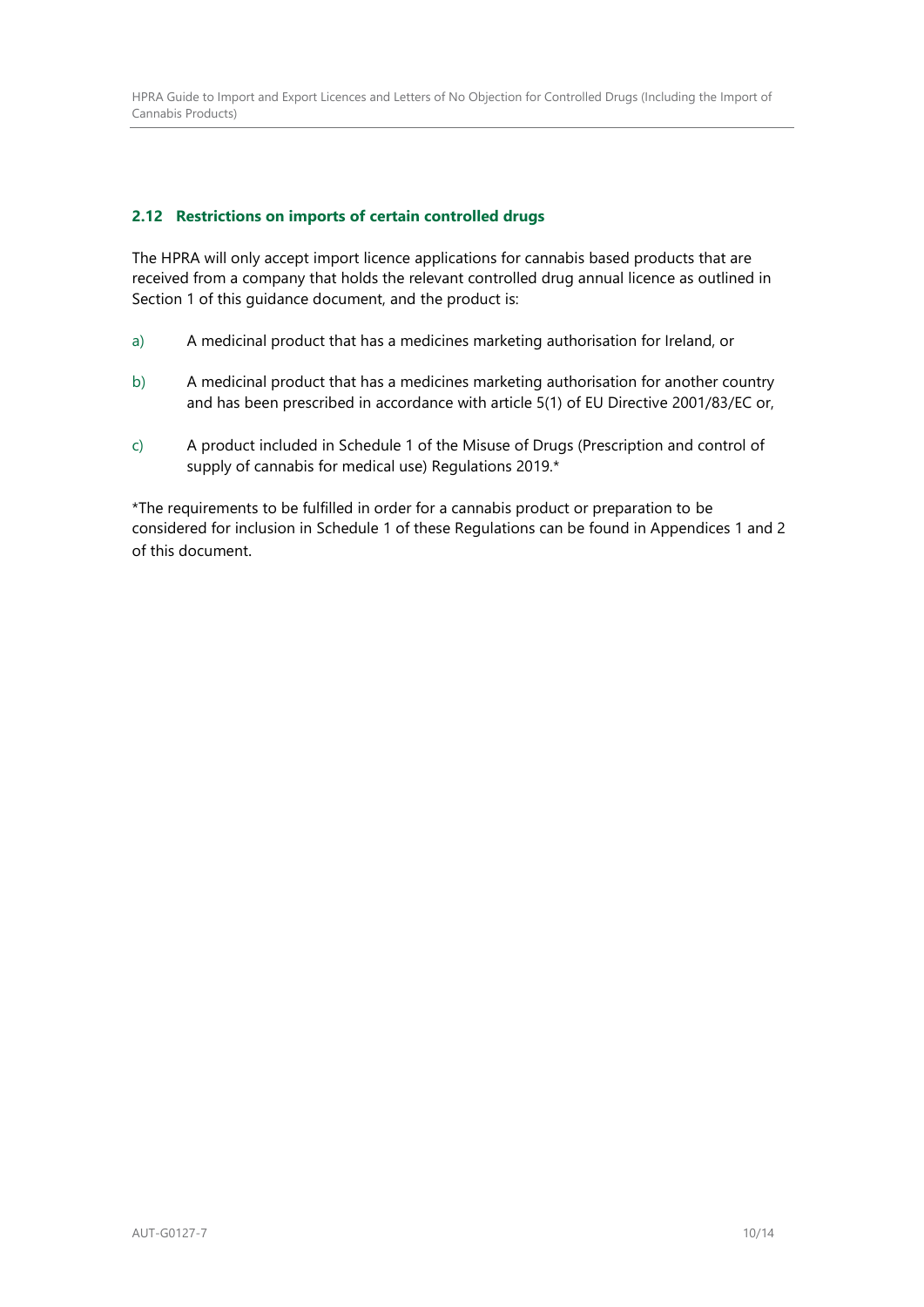# <span id="page-10-0"></span>**APPENDIX 1 APPLICATIONS FOR CANNABIS PRODUCTS OR PREPARATIONS TO BE CONSIDERED FOR INCLUSION IN SCHEDULE 1 OF THE MISUSE OF DRUG (PRESCRIPTION AND CONTROL OF SUPPLY OF CANNABIS FOR MEDICAL USE) REGULATIONS 2019**

The Misuse of Drugs (Prescription and control of supply of cannabis for medical use) Regulations 2019 outline the legal framework and details of the Medical Cannabis Access Programme (MCAP) in Ireland. These Regulations enable the importation, prescribing and supply of cannabis based products or preparations, known as 'specified controlled drugs' in Ireland to those that meet the requirements of the Regulations and have been included in Schedule 1 of the Regulations.

A company may apply to the HPRA (who process the application on behalf of the Minister for Health), to have their product added to Schedule 1 of the Regulations. The application forms can be found on the 'Publications and Forms' section of www.hpra.ie or by contacting controlleddrugs@hpra.ie. Details on the requirements to be fulfilled in order for a cannabis product or preparation to be considered for inclusion in Schedule 1 are outlined below.

If the Department of Health or HPRA becomes aware of any safety or quality issues relating to a specified controlled drug, the product or preparation may be refused an import licence.

A specified controlled drug imported for the purpose of these Regulations cannot subsequently be exported outside of the State.

### **Application documentation for cannabis products and preparations**

- 1 Evidence that the product is a preparation or other product that is produced from dried, ground or powdered flower of cannabis, and is not a medicinal product with a marketing authorisation specified in Schedule 2, 3, 4 or 5 of the Misuse of Drugs Regulations 2017.
- 2 Details of product name, brand name and dosage form/presentation should be submitted.
- 3 A declaration of content and strength must be provided, in accordance with the EMA 'Guideline on declaration of herbal substances and herbal preparations in herbal medicinal products/traditional herbal medicinal products (EMA/HMPC/CHMP/CVMP/287539)';
	- a) For dried, ground or powdered flower this should confirm the product contains not more than 230 milligrams of tetrahydrocannabinol per gram and not more than 5 grams total weight per pack.
	- b) For oil based solutions, suspensions and capsules, the declaration should confirm that the product does not contain more than 30 milligrams of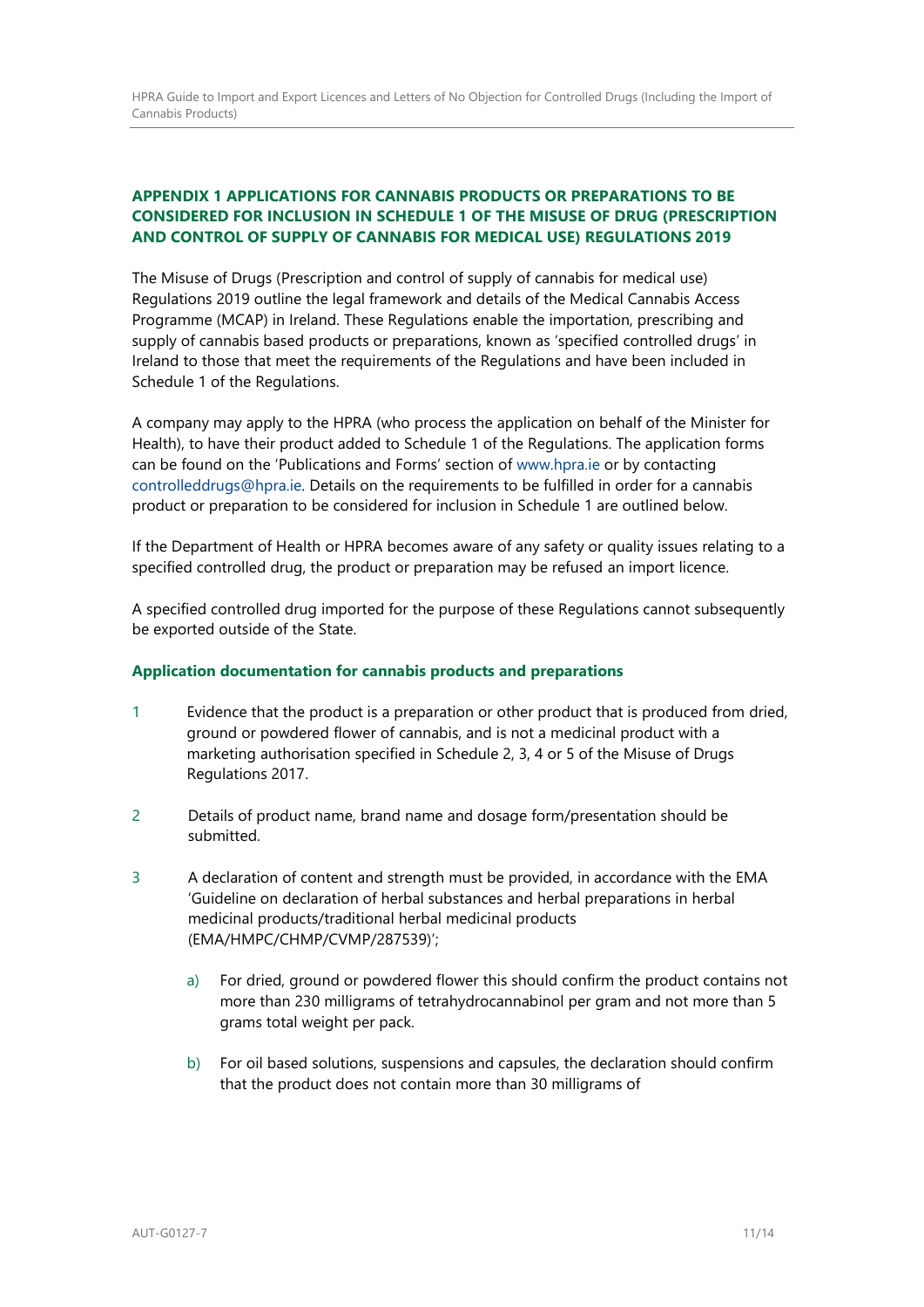tetrahydrocannabinol per millilitre (3% w/v) per unit dose and the total volume is not more than 60 millilitres.

- 4 Official documentation from the relevant State Authorities must be submitted to confirm that the product or preparation:
	- a) is permitted to be sold or supplied for medical purposes by the relevant public or state body of an EU/EEA Member State, and
	- b) is currently supplied to patients in the Member State referred to in a) above.
- 5 A sample of the packaging and labelling for the product or preparation must be submitted. This must be in English and in accordance with guidance on labelling and packaging as set out in Appendix 2 below.
- 6 A description of how the information leaflet will be inserted into the product packaging, including details of the site that will carry out this activity. This leaflet can be downloaded from the Medical Cannabis Access Programme section of the Department of Health website.
- 7 A self-declaration from the company confirming that it will inform the HPRA if there are any changes to the supply status of the product or if the company becomes aware of any issue of concern.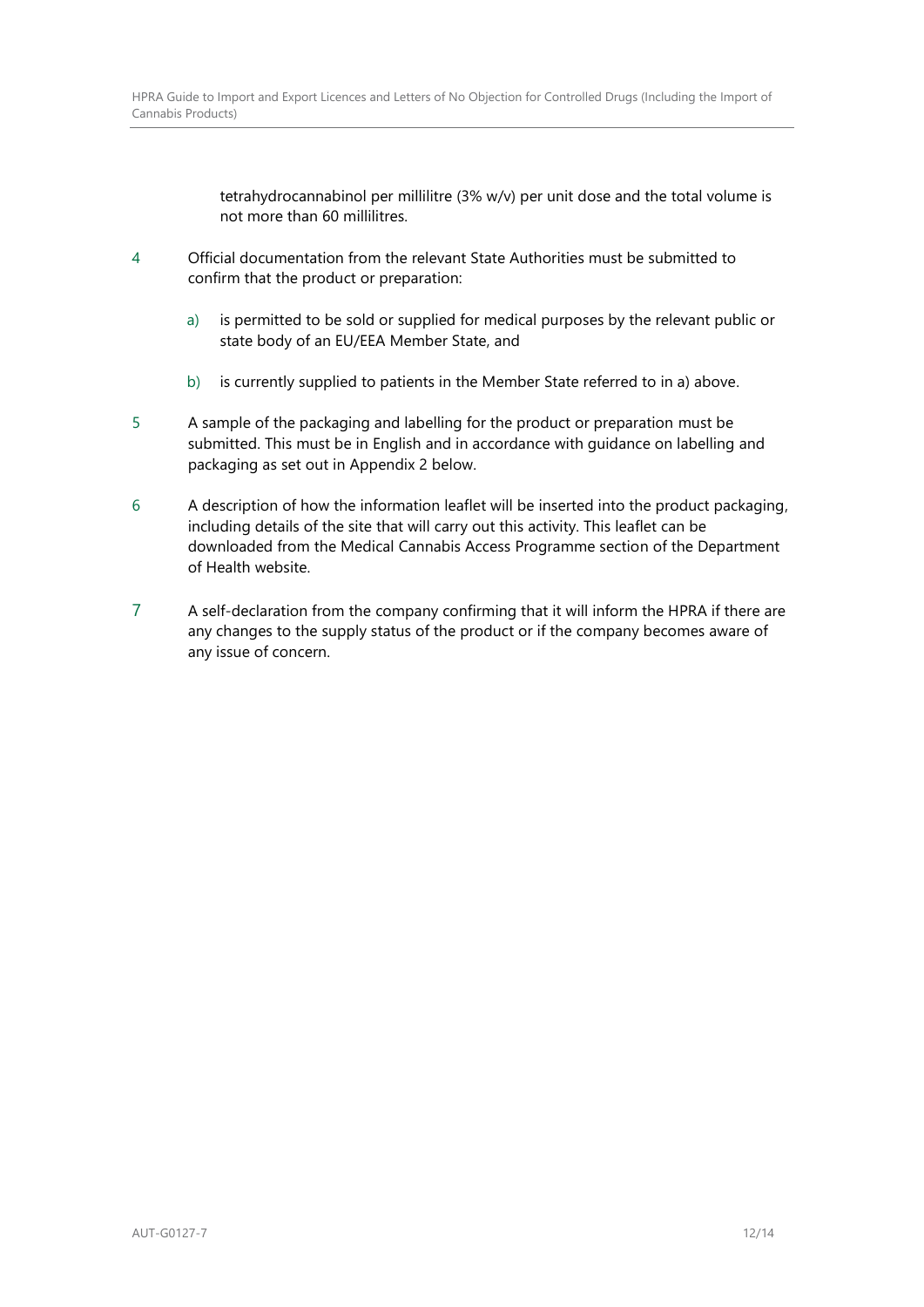# <span id="page-12-0"></span>**APPENDIX 2 PACKAGING AND LABELLING REQUIREMENTS FOR SPECIFIED CONTROLLED DRUGS**

Mock ups of all labels should be submitted with the application.

Labelling must be in plain English, be easy to read, easy to understand and indelible. It must not include any information of a promotional nature. The information must not be misleading or imply that the product is a medicinal or herbal product.

It is recommended that the name of the product should appear in Braille text on the outer packaging.

It must be possible to identify if the final pack has been opened. Mock-ups should demonstrate how the anti-tampering device works.

The requirements listed below cover information to be included on the label of the primary container and on the outer package label. The information should, to the extent possible, be stated on both.

### **The product package labels**

- 1 Product name
- 2 Content and strength of main ingredients, to include tetrahydrocannabinol (THC) and cannabidiol (CBD). This is to be expressed in weight/weight or weight/volume, or percentage concentration.
- 3 Product form: The pharmaceutical form or other dosage formulation. The European Pharmacopoeia (Ph. Eur.) define various pharmaceutical forms and the related technical requirements. Examples include:
	- a) Granules: a solid pharmaceutical form consisting of grain of a uniform size
	- b) Capsules: gel capsules which may contain a solution, suspension or emulsion
	- c) Oral drops: oral drops, emulsions, solutions and suspensions, e.g. wholly or partially evaporated extracts that are subsequently dissolved in a vehicle such as oil, water or ethanol
	- d) Oral liquid: examples include wholly or partially evaporated extracts not dissolved in a vehicle
	- e) Oromucosal spray: emulsions, solutions and suspensions designed for administration via a spray to the oral cavity
	- f) Dried herb
- 4 Pack size: the quantity per pack, e.g. number of grams (powdered or ground herbal substance), number of millilitres (liquid product), or number of units (e.g. capsules).
- 5 Method of administration: the route of administration should be detailed, e.g. oral, inhalation, or other. Any specific information on the preparation of the product prior to administration should also be included.